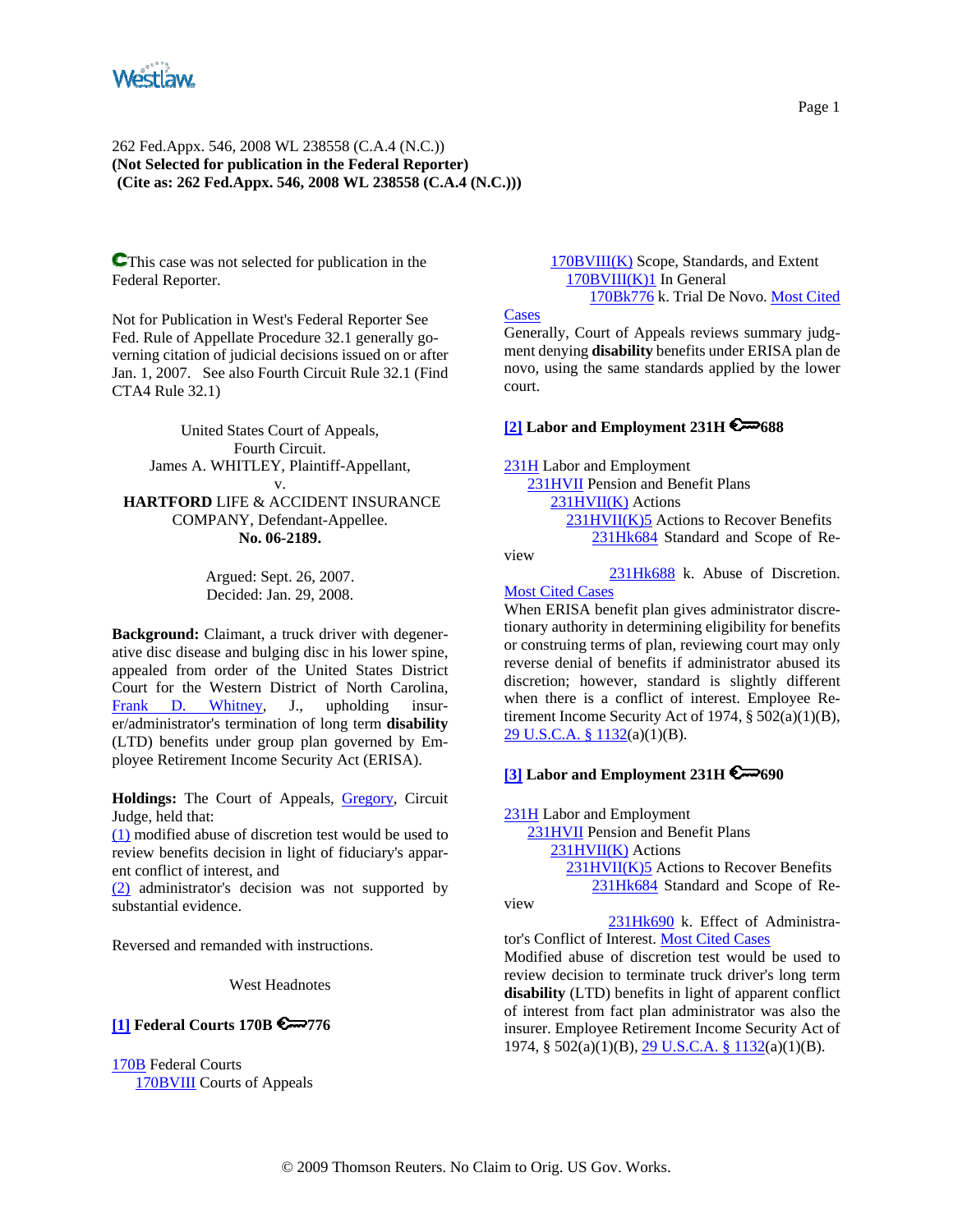### **[4] Labor and Employment 231H 6 685**

231H Labor and Employment 231HVII Pension and Benefit Plans 231HVII(K) Actions 231HVII(K)5 Actions to Recover Benefits 231Hk684 Standard and Scope of Re-

view

231Hk685 k. In General. Most Cited

**Cases** 

In general, ERISA plan administrator's decision will not be disturbed if it is the result of a deliberate, principled reasoning process and if it is supported by substantial evidence. Employee Retirement Income Security Act of 1974, § 502(a)(1)(B), 29 U.S.C.A. §  $1132(a)(1)(B)$ .

# **[5] Evidence 157 6 597**

#### 157 Evidence

157XIV Weight and Sufficiency

 157k597 k. Sufficiency to Support Verdict or Finding. Most Cited Cases

"Substantial evidence" consists of less than a preponderance but more than a scintilla of relevant evidence that a reasoning mind would accept as sufficient to support a particular conclusion.

# **[6] Labor and Employment 231H 6 685**

231H Labor and Employment

 231HVII Pension and Benefit Plans 231HVII(K) Actions

> 231HVII(K)5 Actions to Recover Benefits 231Hk684 Standard and Scope of Re-

view

231Hk685 k. In General. Most Cited

### **Cases**

In assessing reasonableness of ERISA plan fiduciary's decision, reviewing court may look to variety of factors including (1) language of plan, (2) purposes and goals of plan, (3) adequacy of materials considered to make decision and degree to which they support it, (4) whether fiduciary's interpretation was consistent with other provisions in plan and with earlier interpretations of plan, (5) whether decisionmaking process was reasoned and principled, (6) whether decision was consistent with procedural and substantive requirements of ERISA, (7) any external standard relevant to the exercise of discretion, and (8) fiduciary's motives and any conflict of interest it may have. Employee Retirement Income Security Act of 1974, § 502(a)(1)(B), 29 U.S.C.A. § 1132(a)(1)(B).

### **[7] Labor and Employment 231H 629(2)**

231H Labor and Employment

231HVII Pension and Benefit Plans

 231HVII(J) Determination of Benefit Claims by Plan

231Hk627 Evidence in Determination or Review Proceeding

231Hk629 **Disability** Claims

 231Hk629(2) k. Weight and Sufficiency. Most Cited Cases

Substantial evidence did not support ERISA plan administrator's decision to terminate truck driver's long term **disability** (LTD) benefits, where doctors on both sides agreed he had degenerative disc disease at L4-5, that disease had spread, and that problem limited driver's ability both to sit and stand; given driver's acknowledged physical limitations, he proved he could not perform the essential duties of his former occupation through functional capacity evaluations (FCEs), review of his abilities by nurse employed by insurer/administrator, and evaluation by independent medical examiner. Employee Retirement Income Security Act of 1974, § 502(a)(1)(B), 29 U.S.C.A. §  $1132(a)(1)(B)$ .

**\*547** Appeal from the United States District Court for the Western District of North Carolina, at Charlotte. Frank D. Whitney, District Judge. (3:04-cv-00129).**ARGUED:** J. Lynn Bishop, Charlotte, North Carolina, for Appellant. Katherine Thompson Lange, Womble, Carlyle, Sandridge & Rice, P.L.L.C., Charlotte, North Carolina, for Appellee. ON BRIEF: Debbie W. Harden, Womble, Carlyle, Sandridge & Rice, P.L.L.C., Charlotte, North Carolina, for Appellee.

Before MICHAEL, GREGORY, and DUNCAN, Circuit Judges.

Reversed and remanded with instructions by unpublished opinion. Judge GREGORY wrote the opinion, in which Judge **MICHAEL** and Judge **DUNCAN** joined.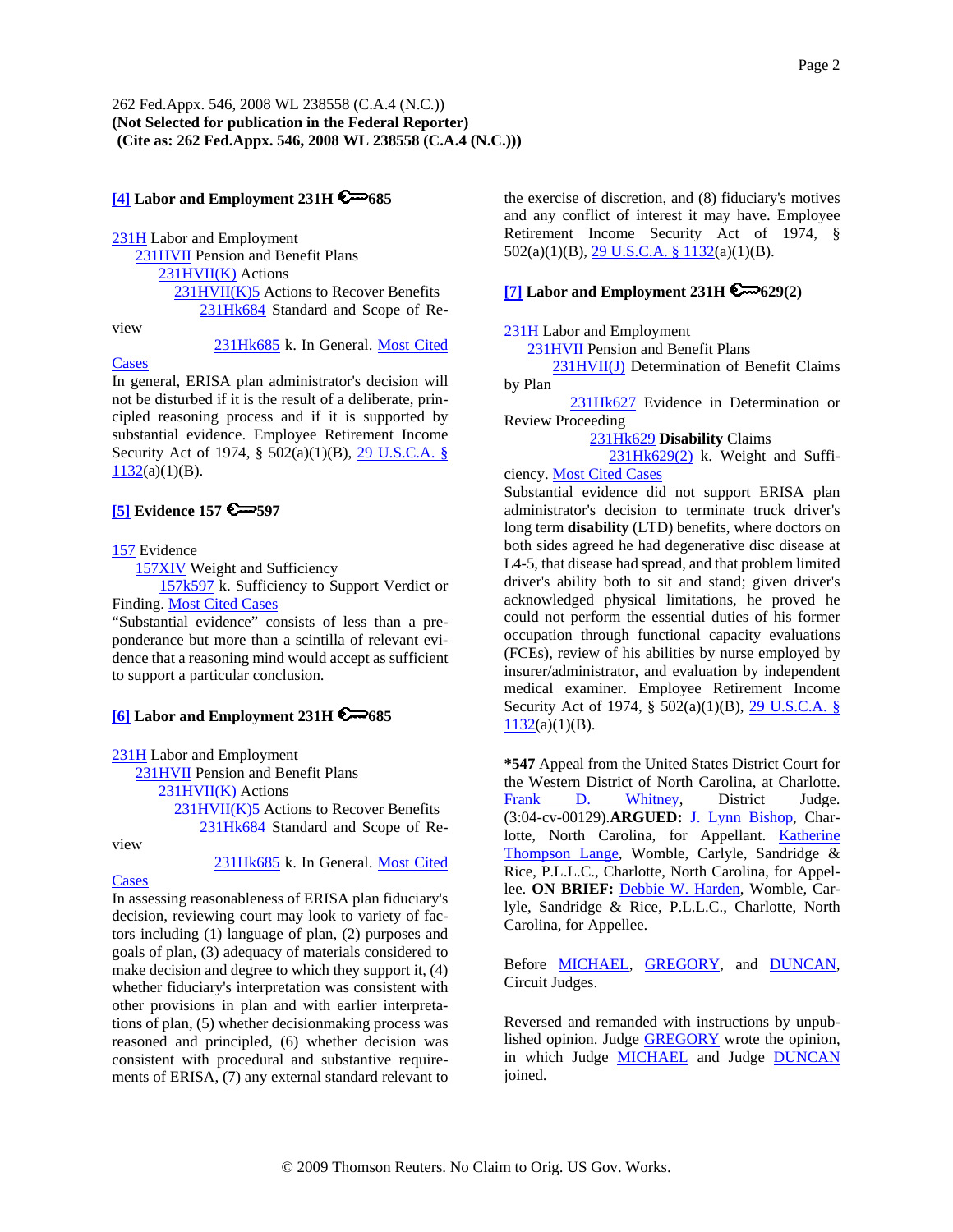Unpublished opinions are not binding precedent in this circuit.GREGORY, Circuit Judge:

**\*\*1** This lawsuit involves the termination of long-term **disability** benefits under a group plan governed by the Employee Retirement Income Security Act of 1974 ("ERISA"). James A. Whitley ("Whitley") claims that **Hartford** Life & Accident Insurance**\*548** Company (" **Hartford**") abused its discretion in wrongfully terminating his benefits. After careful consideration, we reverse the district court and award Whitley benefits.

I.

Whitley worked as a Wal-Mart truck driver for approximately ten years. On September 4, 1998, Whitley filed a claim with **Hartford** for long-term **disability** benefits, stating he could no longer work as a truck driver because of lower back pain. With his claim, he submitted evidence of degenerative disc disease and a bulging disc in his lumbar spine, limiting him to light work and no lifting over 35 to 40 pounds.

**Hartford** denied the claim, based on the presupposition that driving trucks for Wal-Mart constituted light work, requiring only the ability to lift 10 pounds. Whitley appealed and presented evidence that Wal-Mart truck drivers must occasionally lift and carry up to 40 pounds and, at times, lift up to 80 pounds. **Hartford** obtained additional treatment records and ordered a functional capacity evaluation of Whitley. **Hartford** eventually approved Whitley's benefits based on that evaluation.

**Hartford** then conducted a vocational assessment to determine whether Whitley qualified for an alternate job. The assessment indicated there were no alternative available jobs for someone with Whitley's education, work experience, and medical restrictions that would pay enough to qualify as suitable work. On July 6, 1999, **Hartford** informed Whitley that he met the policy definition of "Total **Disability**" and that he would continue to qualify for benefits. (J.A. 117.) The letter also stated that "[p]eriodically [ **Hartford** would] provide [Whitley] with supplementary claim forms so that [he could] furnish [them] with continued proof of Total **Disability**." *Id.* Whitley received benefits from **Hartford** from September 1998 to February

2003. On March 6, 2003, **Hartford** sent Whitley a letter terminating his benefits.

**Hartford** began investigating the validity of Whitley's claim after their fraud department received an anonymous letter in late March 2001. Following the receipt of the letter, **Hartford** began **surveillance** of Whitley in late April 2001. The **surveillance** revealed Whitley's doing a number of activities, including standing, sitting, driving, visiting his chiropractor, going to a gym, and riding his tractor. (*See* Ex. Vols. 1 & 2.)

Additionally, as part of its investigation, **Hartford** had Whitley submit an Attending Physician's Statement of Continuing **Disability** filled out by his chiropractor, Dr. George Ring. The assessment indicated that Whitley had lower back pain with radiation down his left leg and that his pain prevented him from sitting more than one hour and from lifting heavy weights, although he could manage conveniently placed medium weights. In late July 2001, a **Hartford** claim investigator interviewed Whitley, who reported that he could, and did, do a number of activities.

**\*\*2** In November 2001, **Hartford** requested another functional capacity evaluation. That evaluation concluded that Whitley could sit for thirty minutes to an hour, provided he could change positions, and could possibly do some light lifting. **Hartford** conducted additional **surveillance** in late November.

In December 2001, **Hartford** employed a nurse to review the evaluation. **FN1** She \*549 concluded that the functional capacity evaluation appeared valid and recommended referring Whitley's file for possible employability analysis. The employability analysis, dated December 13, 2001, found that none of the occupations Whitley could perform, given his education, work experience, and physical limitations, met or exceeded the required earning potential.

> FN1. Whitley scored a 7 out of 16 on the Waddell questionnaire associated with the 2001 functional capacity evaluation. According to **Hartford's** brief, "Waddell's signs of positive for 3 or more are strongly *suggestive* of symptom magnification." (Appellee's Br. 12 n. 1 (emphasis added).)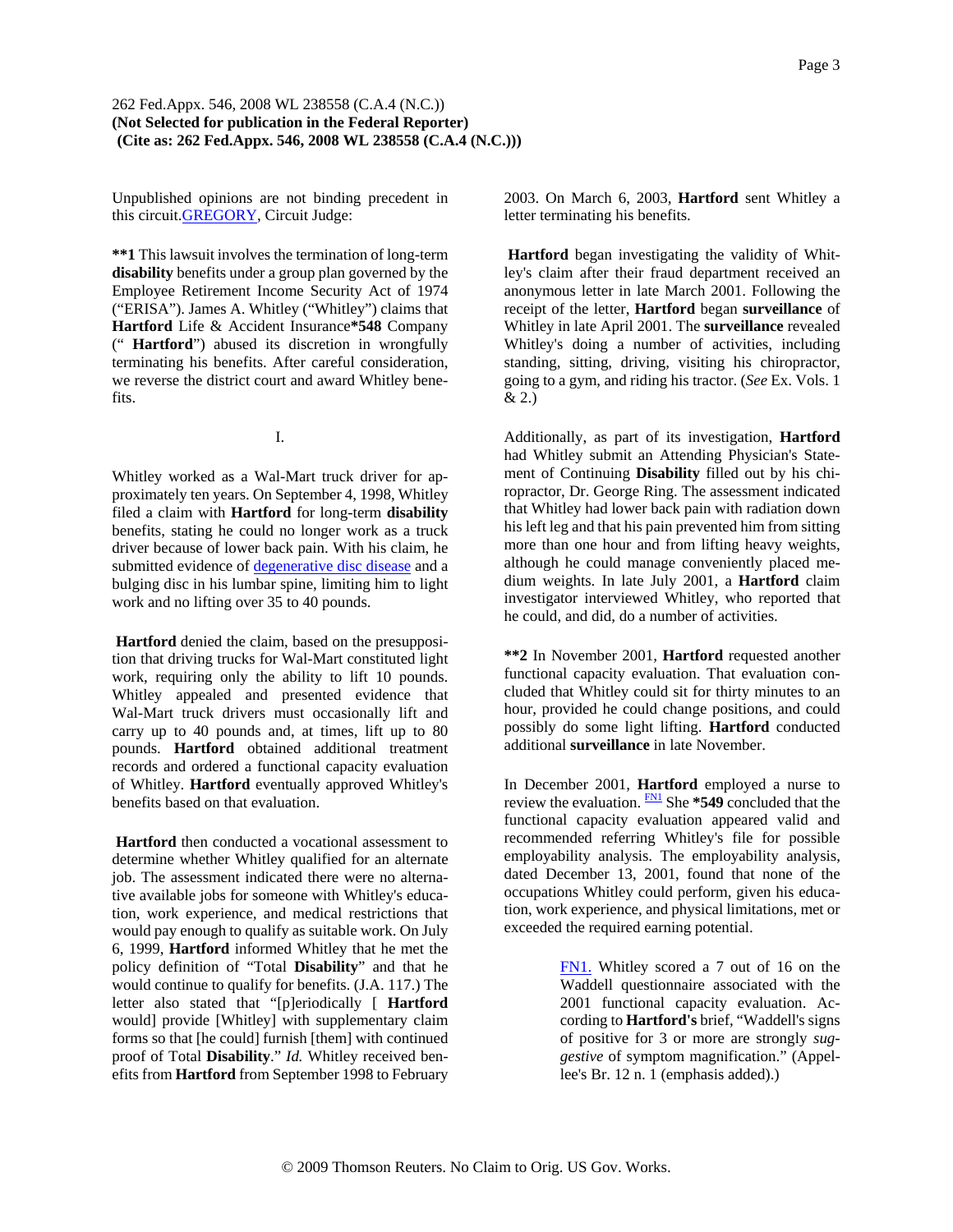In June 2002, **Hartford** resumed **surveillance** of Whitley. Also in June, an ergonomic job analysis report was prepared that indicated Wal-Mart truck drivers must sit for six to eight hours a day and at two to four hours at a time. Other job requirements included pushing and pulling with various amounts of force.

In October 2002, **Hartford** requested an updated statement from Whitley's attending physician. Because Dr. Ring, who was treating him at the time, was unwilling to certify Whitley's long-term **disability**, Whitley went to see Dr. Abda, whom he had not seen since January 8, 1999. Dr. Abda concluded that Whitley could stand for 45 minutes, walk for 30 minutes, sit for 30 minutes and push or pull 10 pounds. X-rays conducted that day revealed increased narrowing in Whitley's vertebrae. $\frac{FN2}{FN}$ 

> FN2. The x-rays revealed a narrowing in the lumbosacral joint or L5-S1; previous narrowing had only been observed in his L4-5 space.

In January 2003, **Hartford** had Dr. Elkins conduct an independent medical examination. Dr. Elkins diagnosed Whitley with degenerative disc disease at L4-5 and stated that Whitley should be able to lift 75 pounds occasionally and 50 pounds frequently.

In February 2003, the investigator contacted Dr. Abda by letter, informing her that "[u]nlike typical truck-driver occupational requirements, Wal-Mart's truck-driver position is considered 'light work' as the drivers do not load, unload, or otherwise engage in any material handling." (J.A. 154.)

On March 6, 2003, **Hartford** sent Whitley a detailed letter terminating his benefits, explaining that he no longer met the policy's definition of disabled. Whitley appealed with support from an independent medical examination by Dr. Schaffer, as well as other documents. Dr. Schaffer's report concluded, "[i]t is my medical opinion that this patient is totally disabled from *returning to long distance truck driving.*" (J.A. 559 (emphasis added).) When asked to reconcile that conclusion with Whitley's activities depicted on the **surveillance** tape, Dr. Schaffer wrote: "I see nothing

in these films which would alter my opinions as expressed in my report of 9/16/03 to you." (J.A. 561.)

Dr. Turner of the University **Disability** Consortium reviewed Whitley's 2001 interview and the ergonomic job analysis for **Hartford**. In his report, Dr. Turner indicated that if Whitley could lift 30-40 pounds, there is no reason he could not push or pull 60-80 pounds. Additionally, Dr. Turner found Dr. Schaffer's report inconsistent and the functional capacity evaluation administrated by **Hartford** unreliable. Based on Dr. Elkins' finding that Whitley could lift 50 pounds, Dr. Turner concluded Whitley could push or pull 100 pounds and that Whitley should be restricted to light work. In the course of his assessment, Dr. Turner performed no firsthand evaluations of Whitley's condition.

**\*\*3** On October 29, 2003, Dr. Turner sent a letter to Dr. Abda that read: "[y]ou also feel that [Whitley] should have no problem sitting 2-4 hours per day at a time as is required by his job. It is your opinion that he should be able to lift and carry 35 **\*550** pounds occasionally and push/pull if necessary up to 100 pounds." (J.A. 329.) Dr. Abda signed the letter.  $\frac{FN3}{FN3}$  Based on these opinions, **Hartford** determined that Whitley no longer qualified for benefits.

> FN3. Before signing the letter, Dr. Abda removed sentences stating that she "noted [Whitley's] lawyer tried to put words in [her] mouth" and that she "[did] not note any evidence of impairment, and your conclusion is in [sic] appears capable of performing his own occupation as a truck driver full-time." (J.A. 329.) Dr. Abda replaced the latter with a statement rating Whitley at 25% permanent partial impairment of his spine. *Id.*

Pursuant to ERISA, Whitley filed suit in March 2004. Counsel for both parties filed cross-motions for summary judgment. On September 25, 2006, the United States District Court for the Western District of North Carolina ("district court") entered an oral ruling on both motions for summary judgment. The district court found that the policy granted **Hartford** the discretion and the authority to determine benefits eligibility and to interpret the policy terms. Using a modified abuse of discretion standard in reviewing **Hart-**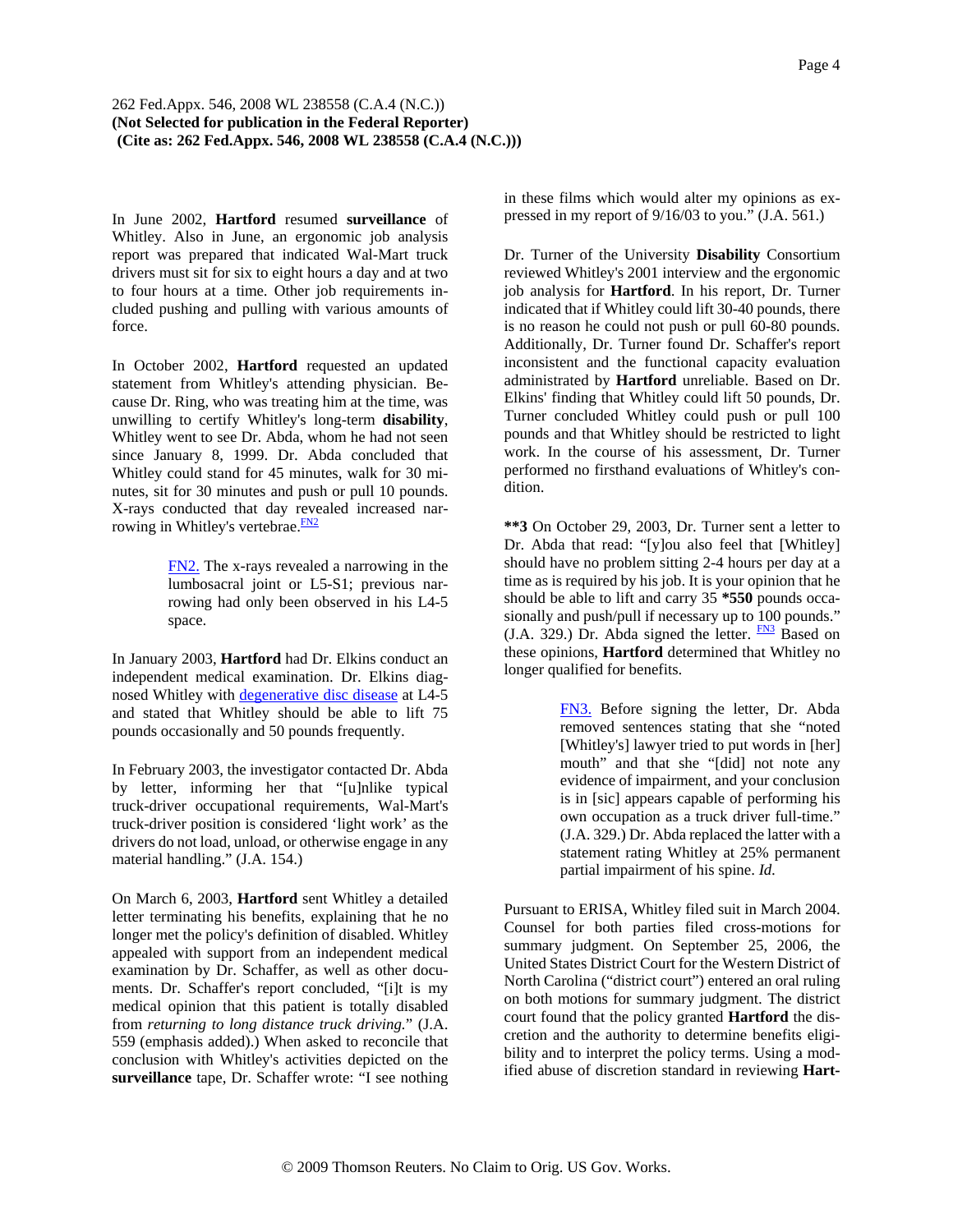**ford's** decision, the district court found (1) Whitley did not meet his burden of proof because he failed to demonstrate that he met the requirements of "total **disability**" under the policy, (2) the defendant presented substantial evidence that Whitley could work as a truck driver, (3) which Whitley failed to rebut. Based on these findings, the district court concluded that substantial evidence demonstrated that **Hartford's** decision to deny benefits was reasonable, and that no evidence indicated that **Hartford** abused its discretion in denying Whitley's total **disability** benefits. Thus, the district court granted **Hartford's** motion for summary judgment, and denied Whitley's. Whitley appealed to this Court.

II.

[1] Generally, this Court reviews a summary judgment denying **disability** benefits *de novo,* using the same standards applied by the lower court. *Brogan v. Holland,* 105 F.3d 158, 161 (4th Cir.1997) (citing *Sheppard & Enoch Pratt Hosp., Inc. v. Travelers Ins. Co.,* 32 F.3d 120, 123 (4th Cir.1994)).

[2] When the benefit plan gives the administrator discretionary authority in determining eligibility for benefits or construing the terms of the plan, a reviewing court may only reverse the denial of benefits if the administrator abused its discretion. *Firestone Tire & Rubber Co. v. Bruch,* 489 U.S. 101, 111, 109 S.Ct. 948, 103 L.Ed.2d 80 (1989); *see also Carolina Care Plan, Inc. v. McKenzie,* 467 F.3d 383, 386 (4th Cir.2006) (citing *Smith v. Cont'l Cas. Co.,* 369 F.3d 412, 417 (4th Cir.2004)). However, when there is a conflict of interest, the standard is slightly different. "The more incentive for the administrator or fiduciary to benefit itself by a certain interpretation of benefit eligibility or other plan terms, the more objectively reasonable the administrator or fiduciary's decision must be and the more substantial the evidence must be to support it." *Ellis v. Metro. Life Ins. Co.,* 126 F.3d 228, 233 (4th Cir.1997).

[3] In light of the apparent conflict of interest here, this Court reviews **Hartford's** decision under the modified abuse of discretion test used for fiduciaries with conflicts of interest. *McKenzie,* 467 F.3d at 386-87 (internal citations omitted).

III.

**\*\*4** We begin by establishing the parameters of **Hartford's disability** coverage. Under the applicable policy,

Total **Disability** or Totally Disabled means that: (1) during the Elimination Period; and (2) for the next 12 months you are prevented by: (a) accidental **\*551** bodily injury; (b) sickness; (c) Mental Illness; (d) substance abuse; or (e) pregnancy, from performing the *essential duties* of your occupation, and are under the continuous care of a Physician, and as a result you are earning less than 20% of your Pre-**disability** Earnings, unless engaged in a program of Rehabilitative Employment approved by us.

(J.A. 60 (emphasis added).) The **disability** provision goes on to explain that "[a]fter that, you must be so prevented from performing the essential duties of any occupation for which you are qualified by education, training, or experience" and that " '[y]our occupation' includes similar job positions with the Employer which may be offered to you, with a rate of pay 60% or greater of your Indexed Pre-**disability** Earnings." *Id.* **Hartford** agrees to pay **disability** benefits to claimants until either the date a claimant is no longer disabled, or the date a claimant fails to provide proof of a continuous **disability**. **Hartford** terminated Whitley's benefits based on its assertion that the evidence in support of Whitley' s claim did not establish that he continued to meet the policy definition of "total **disability**." We now turn to whether that decision was an abuse of **Hartford's** discretion or unreasonable.

# IV.

[4][5][6] In general, "the administrator's decision will not be disturbed if it 'is the result of a deliberate, principled reasoning process and if it is supported by substantial evidence.' " *Elliott v. Sara Lee Corp.,* 190 F.3d 601, 605 (4th Cir.1999) (quoting *Brogan,* 105 F.3d at 161). Substantial evidence consists of less than a preponderance but more than a scintilla of relevant evidence that "a reasoning mind would accept as sufficient to support a particular conclusion." *Laws v. Celebrezze,* 368 F.2d 640, 642 (4th Cir.1966). In assessing the reasonableness of a fiduciary's decision, a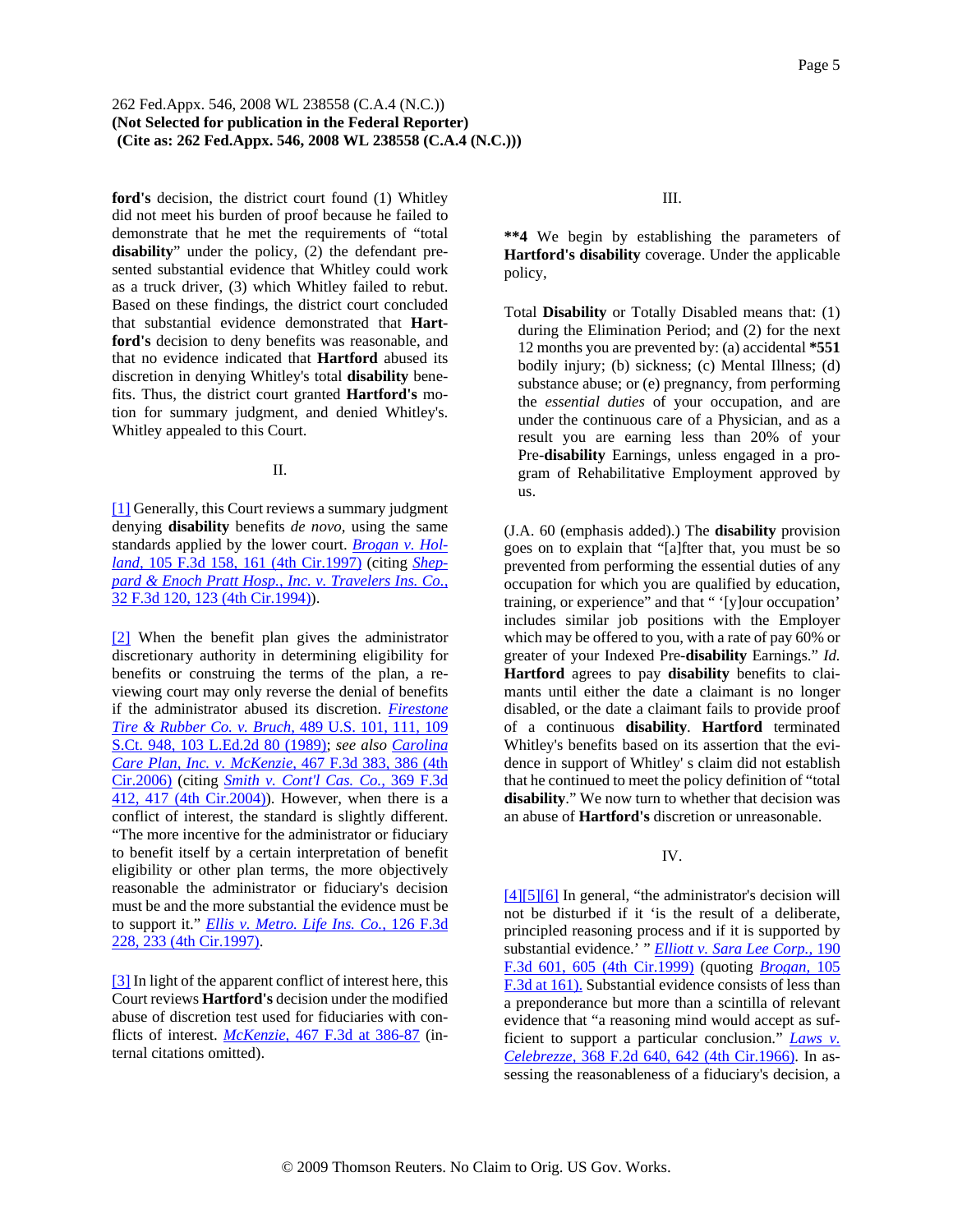reviewing court may look to a variety of factors including:

(1) the language of the plan; (2) the purposes and goals of the plan; (3) the adequacy of the materials considered to make the decision and the degree to which they support it; (4) whether the fiduciary's interpretation was consistent with other provisions in the plan and with earlier interpretations of the plan; (5) whether the decisionmaking process was reasoned and principled; (6) whether the decision was consistent with the procedural and substantive requirements of ERISA; (7) any external standard relevant to the exercise of discretion; and (8) the fiduciary's motives and any conflict of interest it may have.

*Booth v. Wal-Mart Stores, Inc.,* 201 F.3d 335, 342-43 (4th Cir.2000). In this case, we focus primarily on the sufficiency of the evidence upon which **Hartford** based its conclusion that Whitley failed to continue to qualify for **disability** benefits, as well as the reasonableness of **Hartford's** decision-making process.

**\*\*5** In late March 2001, **Hartford** received the anonymous letter, which sparked the two-year investigation of Whitley's claim. That letter stated:

The above referenced person has been collecting **disability** benefits from your company fraudulently for over 2 years. He had been talking about retiring for awhile before going out on **disability**. He worked for Walmart [sic] as a truck driver. Before becoming disabled he bought a new GMC truck and said it was his "retirement truck." I can't remember the exact date he went on **disability** but I am recalling it as spring [sic] 1998.

Following his "retirement" on **disability**, he was witnessed crawling around on a barn roof and helping a neighbor build a new barn. In early 1999 when the eastern part of North Carolina was flooded due to a hurricane, he went with **\*552** a church group to help rebuild the houses, was gone for 2 weeks and slept on a hard church pew the whole time (I saw this on video).

Every year he goes deer hunting with his son-in-law, Chris Rodriguez and crawls around up in tree stands. Every spring and summer since his " **disability**" he has continually driven a tractor, plowed a garden, worked a garden, and driven a riding lawn mower.

During the third week of March, he drove a full size van to Orlando Florida [sic] from North Carolina and back with his family. Now keep in mind that James is out on permanent **disability** due to his back. He can't work at all but it is ironic that he can do other things he wants to [sic]. Within the past year, I have heard him state that he has a good **disability** policy and he makes more money being disabled than he did working.

This irritates me to no end knowing he is doing what he wants to do while I go to work and pay to keep up his **disability** "retirement." I can't give my name because he knows me very well, but if your company wants to save some money, just watch him for a while.

(J.A. 130.) Following the receipt of the anonymous letter, **Hartford** ordered a second functional capacity evaluation in November 2001, the results of which ultimately supported Whitley's position. Yet in spite of the two evaluations, the claim investigator assigned to Whitley's case wrote an internal letter in which she stated: "*I don't believe* these results are accurate given what has been reported to us by an anonymous person concerning Mr. Whitley's activities.... *It is my suspicion* that this clam't is capable of performing his Wal-Mart trucker job which is considered Light and have [sic] the ability to sit for 2 hrs. (minimal lifting)." (J.A. 185 (emphasis added).) In the same correspondence, the claim investigator noted that she was currently employing a registered nurse who had performed functional capacity evaluations herself to review Whitley's second evaluation. That nurse found the results reliable and that Whitley "gave good effort." (J.A. 263.) When the same nurse was again asked for her opinion in April 2002, the claim investigator noted that the nurse "is of the opinion the claimant cannot return to work due to his age and back problem." (J.A. 176.) Five months later, **Hartford** requested another evaluation from Dr. Abda, the results of which showed further degeneration of Whitley's condition. An x-ray revealed narrowing of Whitley's L5-S1, when previously narrowing had only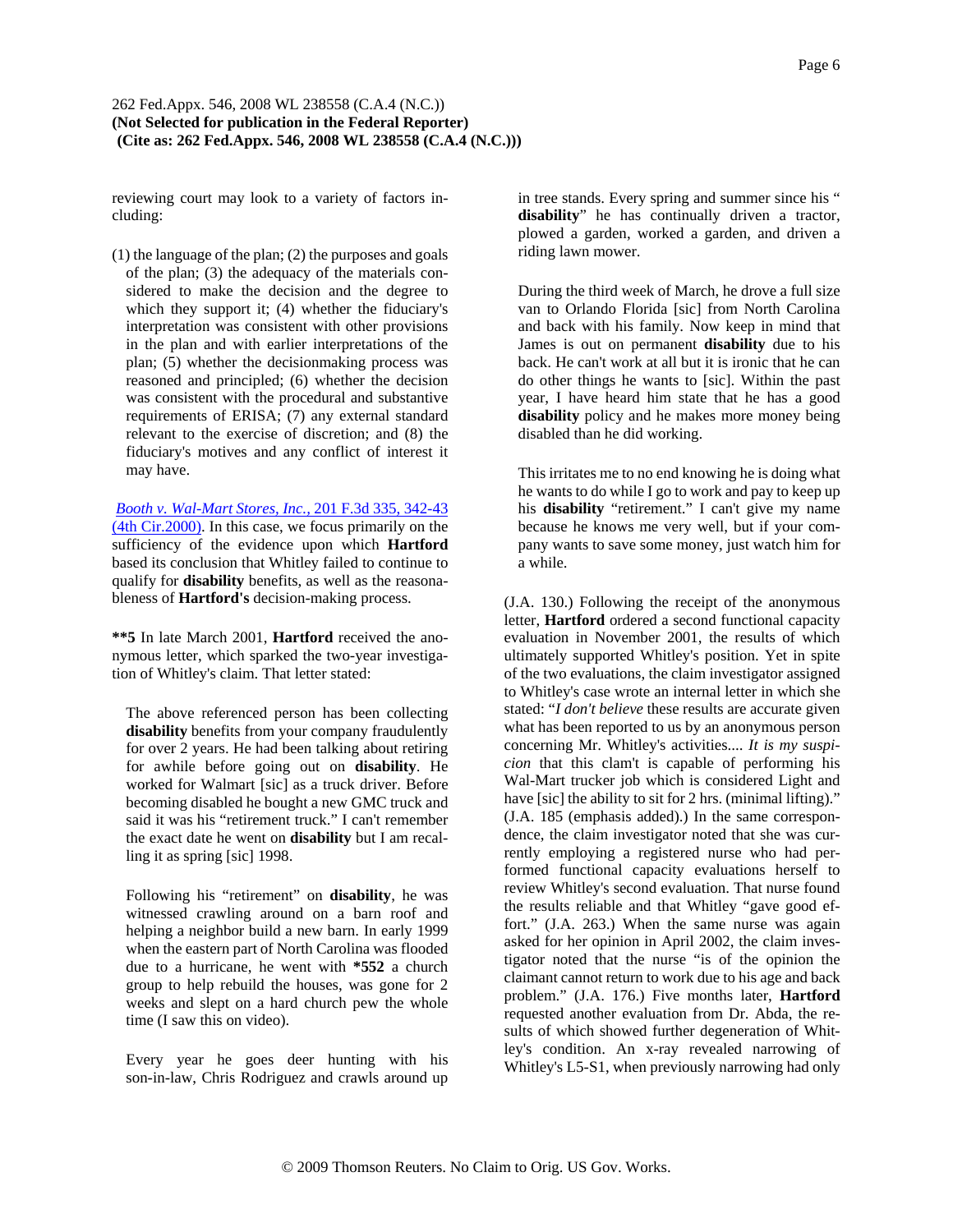been observed in the L4-5 space. (J.A. 321.) Thus, all of the objective tests requested by **Hartford** supported Whitley's continued **disability**.

**\*\*6** [7] Unlike many ERISA cases, which deal primarily with conflicting medical diagnoses, $\frac{FN4}{TN}$  the dispute here does not stem from Whitley's ailment, which is more or less undisputed: doctors on both sides agree that Whitley has a degenerative disc disease at L4-5. Additionally, it is undisputed that the disease has spread. Both sides acknowledge that this problem limits his ability both to sit and to lift. The disagreement is with respect to how severely the undisputed disease impairs Whitley's functioning. Thus, the central issue of this case is not Whitley's diagnosis, but whether, given Whitley's *acknowledged\*553* physical limitations, he proved he could not perform the essential duties of his former occupation. We, therefore, first address exactly what constitutes the essential duties of a Wal-Mart truck driver.

> FN4. In *Ellis,* 126 F.3d at 233, we held that an administrator acted reasonably in denying a claim because, despite the opinion of several doctors that she was disabled, the insurance company had "substantial evidence" that her doctors did not agree on the proper diagnosis, and three independent medical reports "concluded that there was no conclusive diagnosis of Ellis's condition." However, unlike in *Ellis,* here the doctors concurred in Whitley's diagnosis.

Wal-Mart's Ergonomic Job Analysis Report specifically states that opening the trailer door involves the ergonomic risk factors of "force, reach, awkward posture (shoulder flexion, lateral back flexion)." (J.A. 528.) The report indicates that beyond the sitting and occasionally lifting, being a Wal-Mart truck driver requires pushing and pulling:

The force required to release the tandem pin [at the back of the truck] is estimated to be 30-35 lbs. under optimal conditions. At times (occasionally), 50-65 lbs. of force may be required to release the tandem pin, and on occasion (rarely) up to 75 lbs. of force may be required. Force required to adjust landing gear, dollying up, is estimated to be 50-60 lbs. for an empty trailer and and [sic] 120 lbs. with a loaded trailer. Varying amounts of force are required to open the roll-up doors on the trailers, depending upon the condition of the trailer and the door.

(J.A. 519.) Accordingly, the report summarizes the exertion required for the job as follows:

The physical demand of this job, overall, can be classified as "sedentary to light". The driving component, in itself, requires mental alertness with some physical demand required to operate controls, steering, etc. This physical demand is associated with the ability to sit for long periods (sedentary) and the ability to operate driving controls, including steering, accelerator, brake, clutch, gear changes, radio, and various dashboard controls (light). The driver's job requires no material handling in terms of loading and unloading freight. However, more taxing physical demands do occur intermittently. More taxing demands occur as the driver climbs in and out of the cab, stoops/crouches during safety checks, dollies the trailer, adjusts tandems, and opens and closes the trailer door. *These intermittent (and for the most part infrequent) tasks, individually, fall into classification levels of "medium", "heavy" and "very heavy".* Assistance with the more taxing physical demands is available while the truck is in the yard. No assistance is available to drivers after they leave the yard and they must perform these tasks on the road independently as necessary.

**\*\*7** (J.A. 529 (emphasis added).) Thus, even if a person could perform most of the job's "light" essential duties, he or she might have difficulty with more taxing physical demands that occur intermittently. Based on the physical requirements of a Wal-Mart truck driver outlined in the Ergonomic Job Analysis Report, we conclude that, although the more strenuous actions of releasing the tandem pin and adjusting the landing gear do not take up a majority of a Wal-Mart truck driver's time on the job, they are nonetheless essential duties for the purposes of assessing **disability**.

We now examine **Hartford's** conclusion that Whitley, given his undisputed medical condition, could perform all the essential functions of a Wal-Mart truck driver. In particular, we assess the evidence regarding whether Whitley could sit two to four hours at a time and push and pull with 120 pounds of force.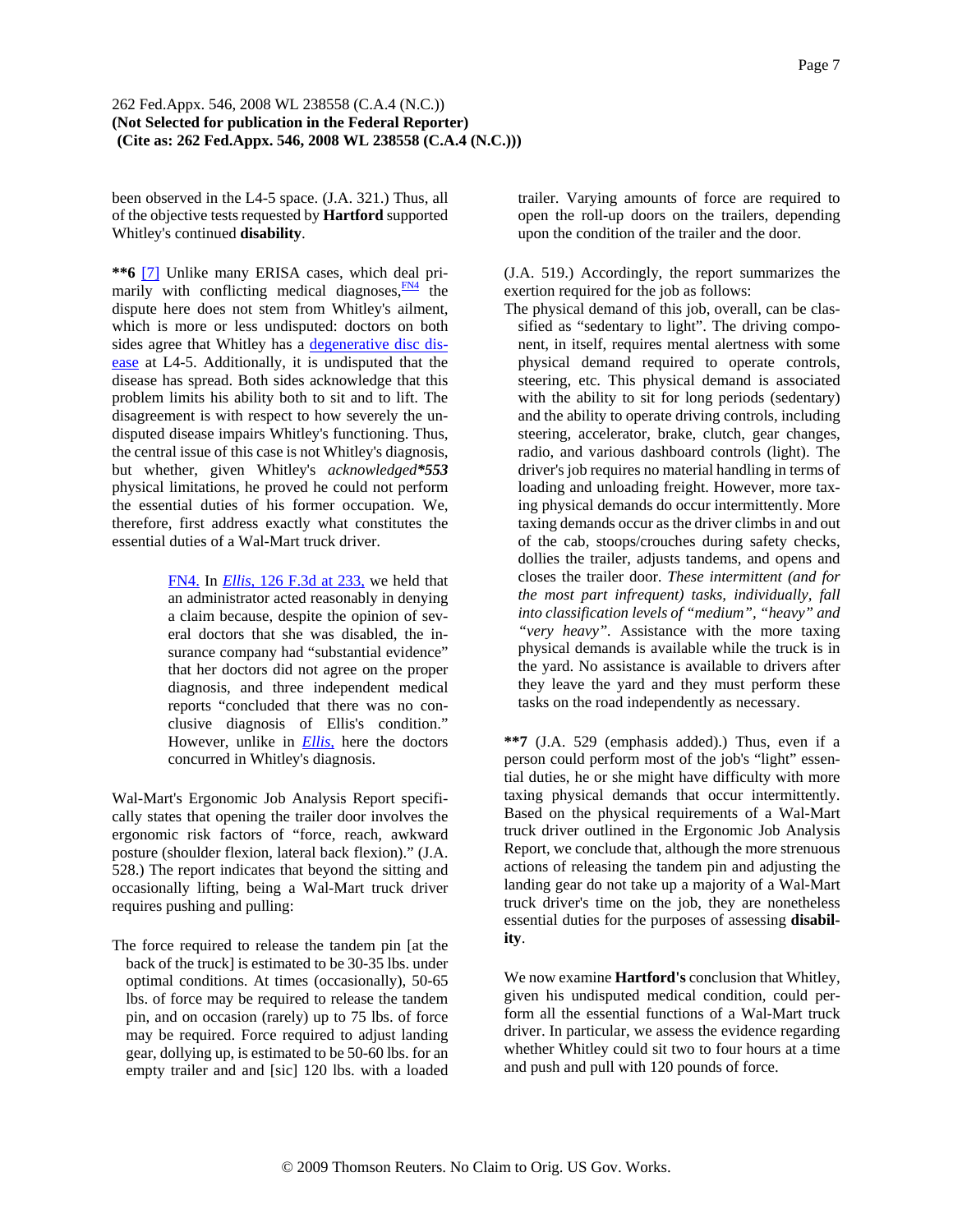**Hartford** looks to the medical opinion of two doctors, Dr. Turner and Dr. Abda, in support of the reasonableness of its decision to terminate Whitley's benefits. However, neither doctor presented reliable, persuasive evidence that Whitley could perform all the essential duties of Wal-Mart trucker driver outlined in Wal-Mart's Ergonomic Job Analysis Report.

**\*554** Both functional capacity evaluations, as well as Dr. Abda's 2002 analysis, indicated that Whitley could not sit for the two to four hours at a time required by his former job. To refute these medical results, **Hartford** presented a letter signed by Dr. Abda, concluding that Whitley could sit for the required amount of time. However, the letter does only that: it *concludes* that Whitley is capable of sitting two to four hours but without any justification whatsoever. In fact, the letter is simply a series of conclusions, at which Dr. Turner arrived, with which Dr. Abda indicates she agrees absent any of her own independent medical evaluation. Dr. Turner's own report included no analysis, beyond his observation of the **surveillance** video, and such casual, non-medical statements as "[n]o one who has any significant back pain would intentionally ride a riding lawnmower." (J.A. 567.) He then concluded "there is no reason that [Whitley] could not sit for two to four hours at a time for a total of eight hours a day, as noted in his own job description." (J.A. 568.) Although, Dr. Turner and Dr. Abda made conclusory statements regarding the length of time Whitley could sit, they provided no explanation of the medical foundation used to arrive at these conclusions.

Moreover, there is absolutely no evidence in the administrative record that Whitley could exert the 120 pounds of force that may, albeit rarely, be required of a Wal-Mart truck driver. Although both Dr. Abda and Dr. Turner agreed that Whitley could push or pull up to 100 pounds, no medical professional expressed the view that Whitley could push or pull 120 pounds, the amount of force necessary to "dolly up" a loaded trailer, according to the Ergonomic Job Analysis Report. (J.A. 519.)

**\*\*8** In determining **disability** under **Hartford's** policy, the inquiry is not whether a claimant can perform *most* of the essential duties of the job: it is whether the claimant is prevented from "performing the essential duties of [his] occupation." (J.A. 60.) Although Whitley may be capable of performing the light work that constitutes most of a Wal-Mart truck driver's responsibilities, his inability to perform even a single and infrequent, yet essential, job requirement renders him disabled under **Hartford's** policy. Specifically, we find nothing in the record to indicate that Whitley is capable of exerting 120 pounds of force. All evidence on both sides is to the contrary.

In short, **Hartford** has not presented any evidence with regard to how Dr. Turner, a physician who had never examined Whitley, could accurately deduce how long Whitley could sit at a time or the amount of force with which he could push or pull. Similarly, there is no evidence in the record of the process used by Dr. Abda to arrive at her conclusion that Whitley could sit for two to four hours at a time or could push or pull with 100 pounds of force, given she had concluded after an office visit that Whitley could sit for only half an hour and push or pull only ten pounds. (*Compare* J.A. 325 with J.A. 329.) Perhaps tellingly, Dr. Abda's Progress Note on March 5, 2003 states that she agreed that Whitley could perform "light duty work," yet she removed the sentence stating that Whitley "appears capable of performing his own occupation as a truck driver full-time" from the October 29, 2003 letter Dr. Turner drafted for her to sign. (J.A. 329.) Dr. Abda instead indicated that Whitley was at a 25% permanent partial impairment of his spine. Thus, it seems the only medical professional willing to state explicitly that Whitley could return to work *as a Wal-Mart trucker driver* had never actually seen  $him.$  $<sup>FN5</sup>$ </sup>

> FN5. Dr. Schaffer noted in his report that Dr. Abda indicated that "[i]t was her opinion that the patient could be able to do light duty work but she says *nothing* about going back to long distance truck driving." (J.A. 559 (emphasis in original).)

\*555 In light of the functional capacity evaluations, FN6 Hartford's nurse's review of Whitley's abilities, FN7 and Dr. Schaffer's evaluation, **FN8** Whitley provided sufficient proof of his continued **disability**, as required by the terms of **Hartford's** policy. Conversely, **Hartford** provided no substantial evidence that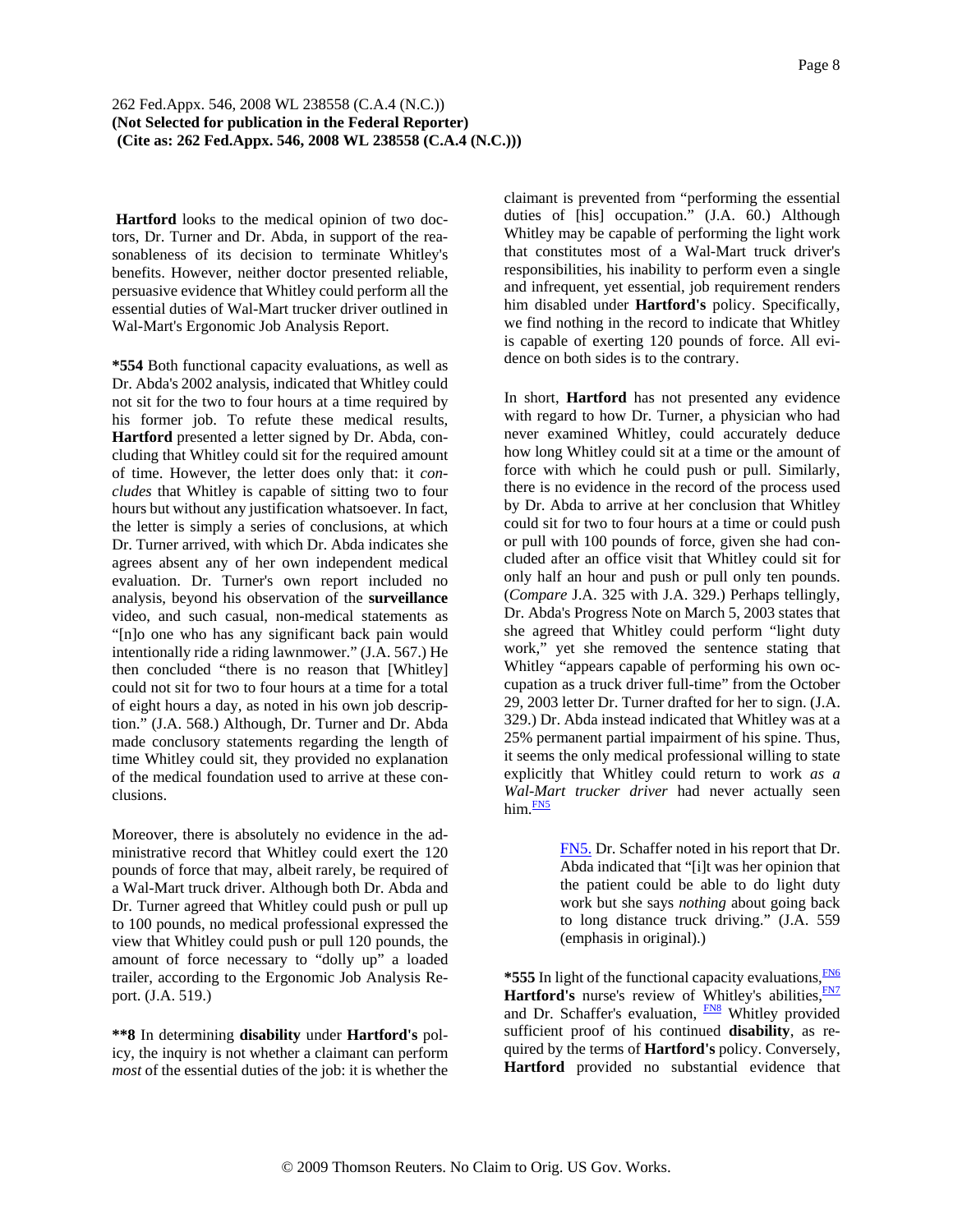Whitley, in fact, could perform all of the essential functions of his job. We hardly find the medical opinions of one doctor based solely on secondhand information and another doctor preoccupied with Whitley's performance at the gym, whose evaluation a year earlier yielded completely different results, to be thorough or persuasive when viewed in conjunction with the medical evidence supporting Whitley's continued disabled status. Given that **Hartford's** termination of Whitley's benefits turned on the evaluations of one medical professional who never performed a firsthand evaluation of Whitley and another who based her conclusions on her non-medical observations of Whitley at a local gym, as well as **surveillance** videos depicting Whitley performing a variety of irrelevant physical activities, we hold that **Hartford** failed to present substantial evidence to support its determination that Whitley was no longer disabled. Moreover, **Hartford** did not present a shred of evidence that Whitley could perform the "heavy" to "very heavy" essential duties of his job.

> FN6. The first functional capacity evaluation, performed in March 1999, found Whitley capable of carrying only 20 pounds, pulling 53 pounds, and pushing 36 pounds and that he could sit only up to one hour without pain. The second functional capacity exam in November 2001 indicated that Whitley could push with an average of 40.5 pounds of force, pull with an average of 42.83 pounds of force, and sit up to 35 minutes.

> FN7. As previously stated, in December 2001, **Hartford** employed a registered nurse to review Whitley's second functional capacity evaluation. The nurse found the results to be valid and recommended an employability analysis based on those results.

FN8. Dr. Schaffer wrote:

It is my medical opinion that this patient is totally disabled from returning to long distance truck driving. His job requirements are clear. They indicate the need for forceful pushing and pulling, extraction of pins requiring up to 130[sic] lbs. of force and operating trailer doors which at times stick. These are in a addition to 1-5 hours of prolonged sitting in a bouncing truck cab. Quite frankly, if I were a CDL examiner I would fail this patient on his medical application for continuation of that license based on my belief that he would be a dangerous hazard to traffic in addition to aggravating his physical condition. One cannot maintain the continuous mental concentrations that are required to operate a vehicle weighing up to 85, 000 lbs. at speeds up to 75 m.p.h. when one is experiencing pain. Such distractions would make that driver inattentive and liable for failing to avoid accidents which other physically fit drivers would have no trouble avoiding.

(J.A. 559.) When asked if the **surveillance** tapes altered his analysis of Whitley's abilities, Dr. Schaffer replied:

I see nothing in these films which would alter my opinions as expressed in my report of 9/16/03 to you. I did note that Mr. Whitley walked with a flexed forward gait which was certainly not brisk and unusually slow and quite deliberate. The comments of him [sic] standing around talking to acquaintances were noted to be interrupted with moving around frequently, not standing in a fixed position and on at least one occasion appearing to lean against a truck bed.

(J.A. 561.)

**\*\*9** In sum, the anonymous letter **Hartford** received in March 2001 obscures the central issues of Whitley's claim. Whitley initially received **disability** benefits due to **\*556** his limitations regarding sitting and lifting. The heavy emphasis placed on Whitley's purported ability to engage in unrelated activities based on the letter and **surveillance** videos, rather than on his ability to perform all of the essential duties of a Wal-Mart truck driver, is misplaced. Ironically, the objective tests and evaluations requested by **Hartford**, in response to the anonymous letter, effectively proved Whitley's continued **disability**. Even the doc-